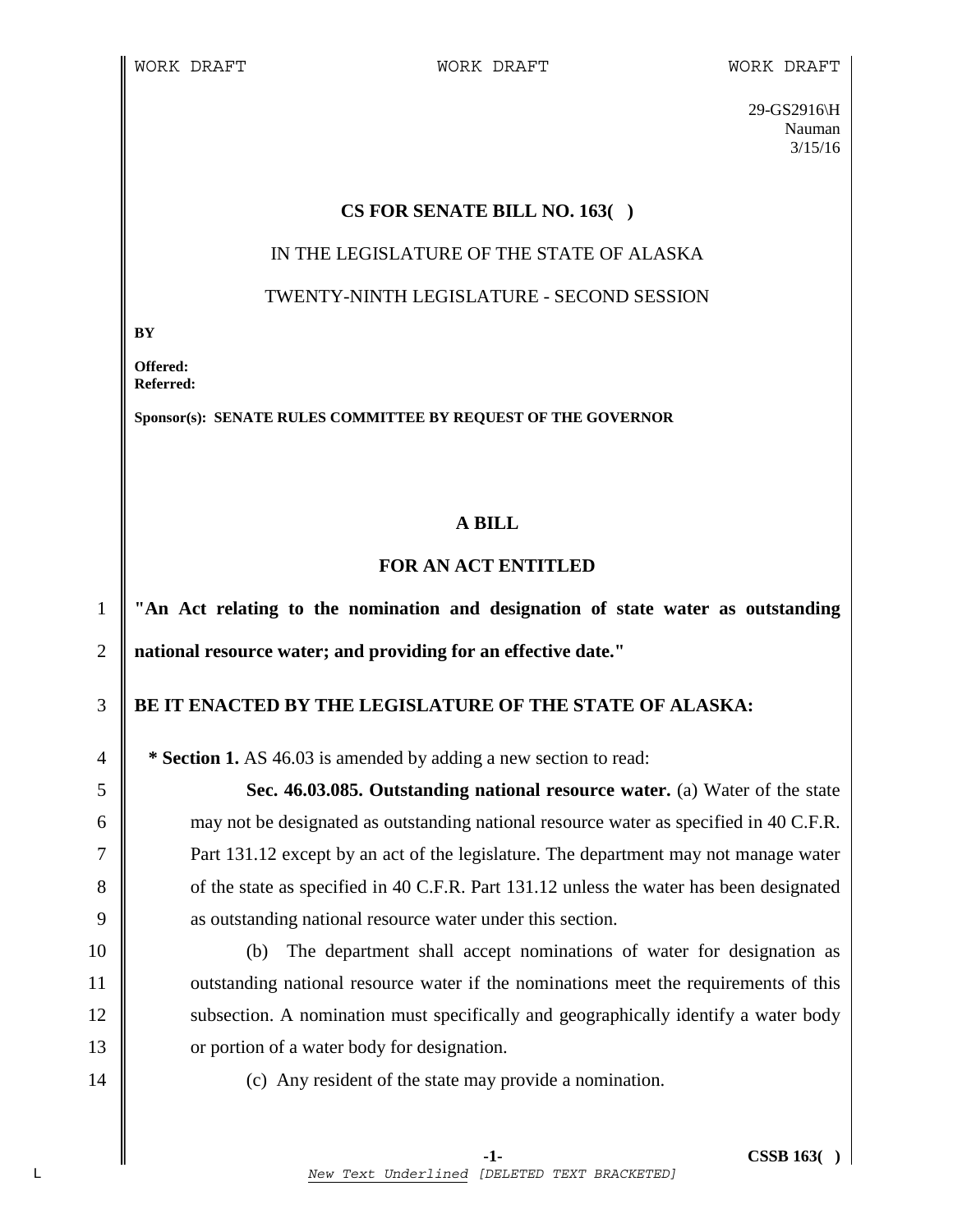|                | WORK DRAFT                                                                                 | WORK DRAFT                                                                  | 29-GS2916\H |
|----------------|--------------------------------------------------------------------------------------------|-----------------------------------------------------------------------------|-------------|
| $\mathbf{1}$   | (d) The department shall                                                                   |                                                                             |             |
| $\mathbf{2}$   | (1)                                                                                        | adopt regulations that establish the process for submitting the             |             |
| 3              |                                                                                            | nomination and additional information;                                      |             |
| $\overline{4}$ |                                                                                            | (2) provide public notice of all nominations;                               |             |
| 5              |                                                                                            | (3) provide individual notice to each known property owner whose            |             |
| 6              |                                                                                            | interest is affected by a designation; and                                  |             |
| 7              |                                                                                            | (4) establish a mechanism to allow any resident of the state to provide     |             |
| 8              | additional information.                                                                    |                                                                             |             |
| 9              | (e)                                                                                        | The department may transmit an outstanding national resource water          |             |
| 10             | nomination to the legislature under (f) of this section only if the department, in writing |                                                                             |             |
| 11             | attached to the nomination,                                                                |                                                                             |             |
| 12             |                                                                                            | (1) determines that the water is important, unique, or ecologically         |             |
| 13             | sensitive;                                                                                 |                                                                             |             |
| 14             |                                                                                            | (2) determines that the designation is necessary to protect the water       |             |
| 15             |                                                                                            | because current state or federal protections are not sufficient;            |             |
| 16             |                                                                                            | (3) determines that there is no other available or effective method of      |             |
| 17             | protecting the water;                                                                      |                                                                             |             |
| 18             |                                                                                            | $(4)$ identifies                                                            |             |
| 19             |                                                                                            | (A) if the water is a river, whether the river has been designated          |             |
| 20             |                                                                                            | a wild and scenic river under 16 U.S.C. 1271 - 1287 (Wild and Scenic Rivers |             |
| 21             | Act);                                                                                      |                                                                             |             |
| 22             |                                                                                            | (B) whether the water is an ecosystem for or the habitat of an              |             |
| 23             |                                                                                            | endangered or threatened species listed under 16 U.S.C. 1531 - 1544         |             |
| 24             |                                                                                            | (Endangered Species Act of 1973) or determined under AS 16.20;              |             |
| 25             |                                                                                            | (C) whether the water is an ecosystem for, the habitat of, or the           |             |
| 26             |                                                                                            | location of an outstanding recreational fishery; and                        |             |
| 27             |                                                                                            | (D) whether the water serves as the sole source of water for the            |             |
| 28             | use of people; and                                                                         |                                                                             |             |
| 29             |                                                                                            | (5) describes the potential effects of the designation on                   |             |
| 30             |                                                                                            | (A) endangered or threatened species listed under the 16 U.S.C.             |             |
| 31             |                                                                                            | 1531 - 1544 (Endangered Species Act of 1973) or determined under AS 16.20;  |             |
|                |                                                                                            |                                                                             |             |